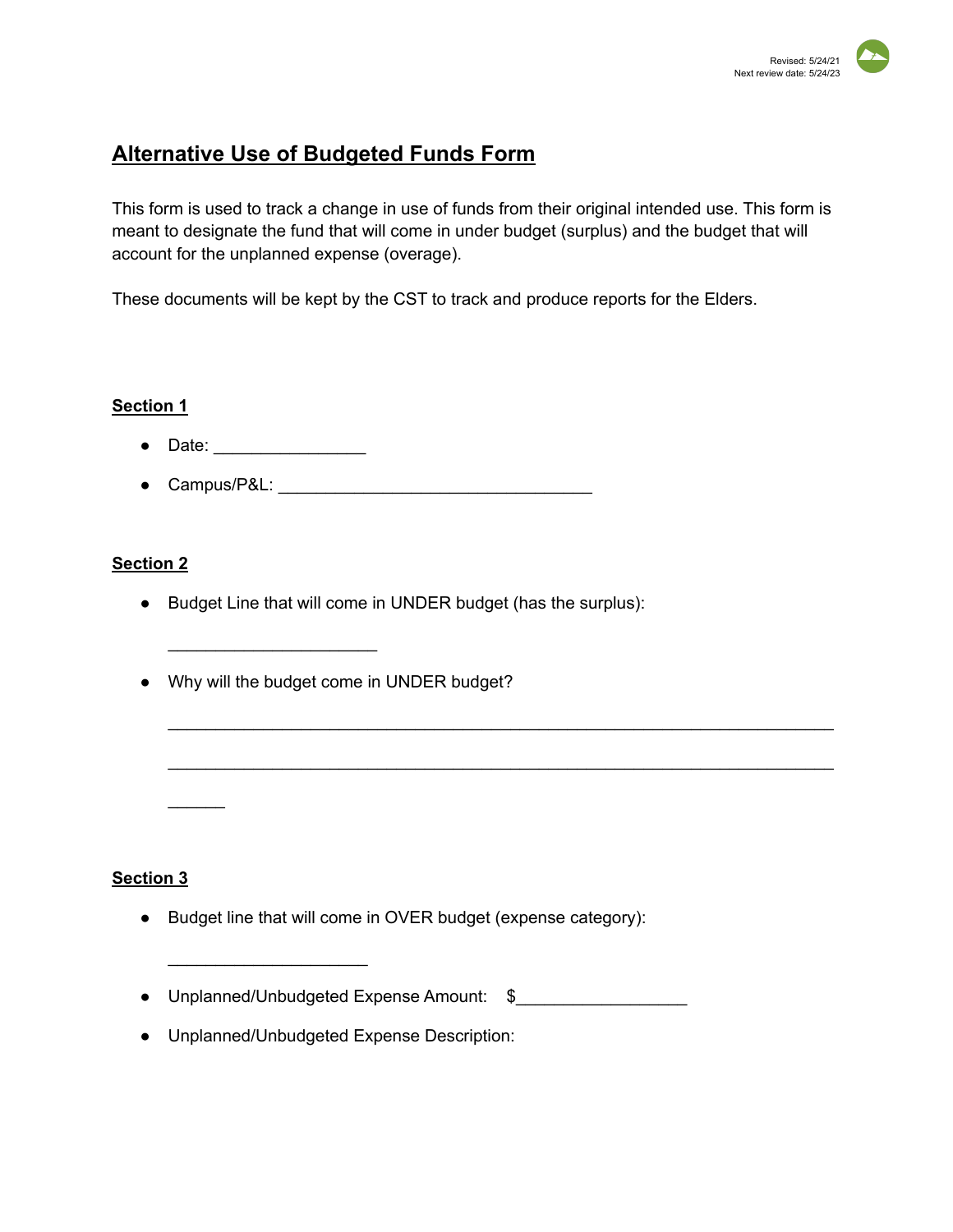

● Will there be enough of a surplus in the budget outline in section 2 to cover the unplanned expense? **Yes/No**

\_\_\_\_\_\_\_\_\_\_\_\_\_\_\_\_\_\_\_\_\_\_\_\_\_\_\_\_\_\_\_\_\_\_\_\_\_\_\_\_\_\_\_\_\_\_\_\_\_\_\_\_\_\_\_\_\_\_\_\_\_\_\_\_\_\_\_\_\_\_

\_\_\_\_\_\_\_\_\_\_\_\_\_\_\_\_\_\_\_\_\_\_\_\_\_\_\_\_\_\_\_\_\_\_\_\_\_\_\_\_\_\_\_\_\_\_\_\_\_\_\_\_\_\_\_\_\_\_\_\_\_\_\_\_\_\_\_\_\_\_

## **Section 4**

 $\overline{\phantom{a}}$ 

\*The CST Director must sign these documents to ensure that the CST has received and recorded this change. \*\*For details on who needs to approve and acknowledge these budget changes (including limits), please see the "SMCC Purchasing and Contract Obligation Policy" and refer to section 6.